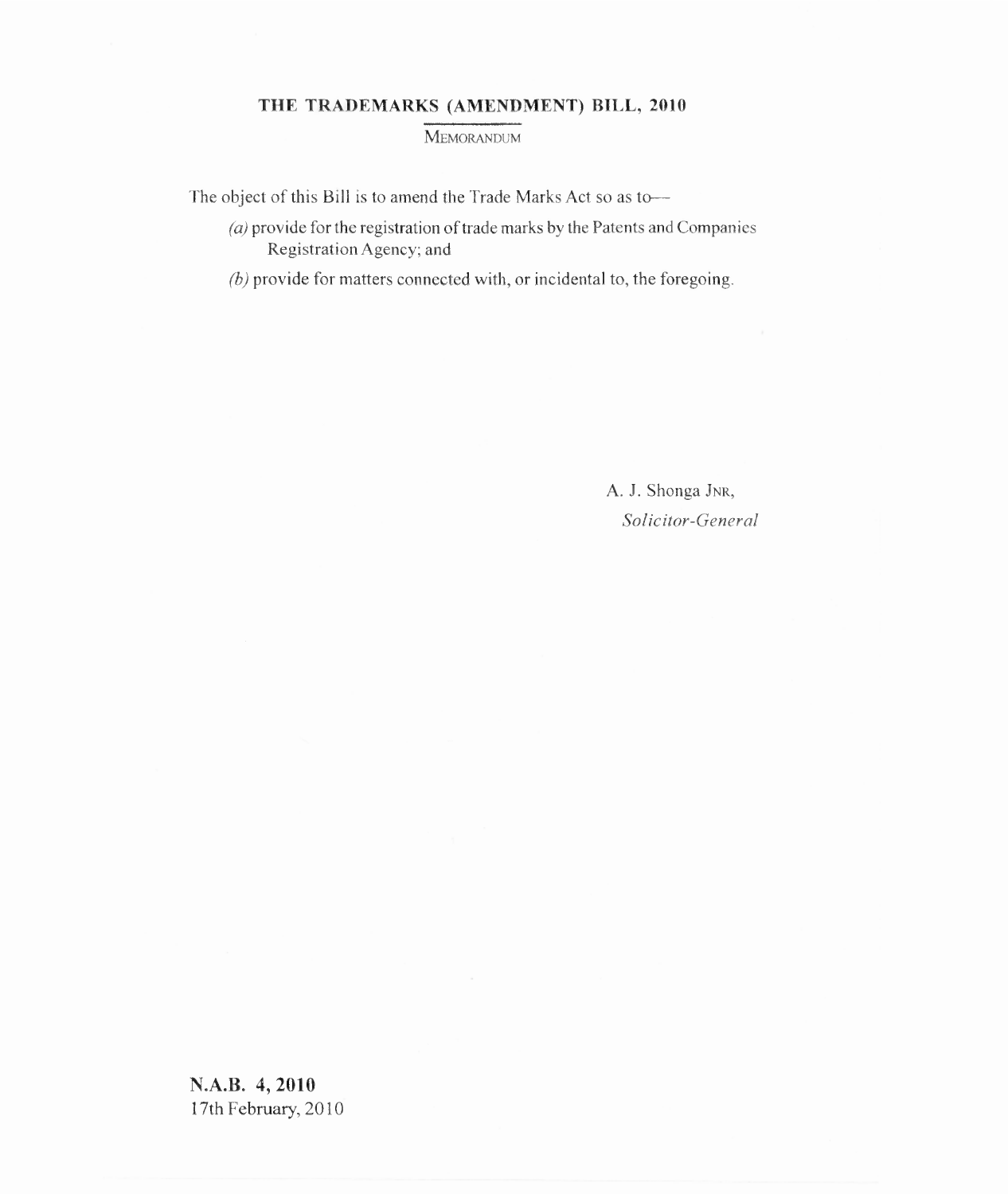# **A BILL**

#### ENTITLED

## **An Act to amend the Trade Marks Act.**

ENACTED by the Parliament of Zambia.

#### 1. This Act may be cited as the Trade Marks (Amendment) Act, 2010, and shall be read as one with the Trade Marks Act, in this Act referred to as the principal Act. Cap. 401

- 5 2. Section *two* of the principal Act is amended—
	- $(a)$  by the insertion in the appropriate place of the following new definition:
- " Agency " means the Patents and Companies Registration Agency established under section 10 *three* of the Patents and Companies Registration Act No. of 2010 Agency Act, 2010;;
	- $(b)$  by the deletion of the definition of "Trade Marks Office"; and

*(c)* by the deletion of the definition of " Registrar " and the 15 substitution therefor of the following definition:

> " Registrar " means the person appointed as Registrar under section *fourteen* of the Patents and Companies Registration Agency Act, 2010;.

The principal Act is amended by the repeal of section *three* 20 and the substitution therefor of the following new section:

Repeal and

3. This Act shall be administered by the Agency.

 $4.$ The principal Act is amended by the repeal of section four and the substitution therefor of the following:

replacement of section 3

Enactment Short title

Amendment of section 2

Repeal and replacement of section 4

**N.A.B. 4, 2010**